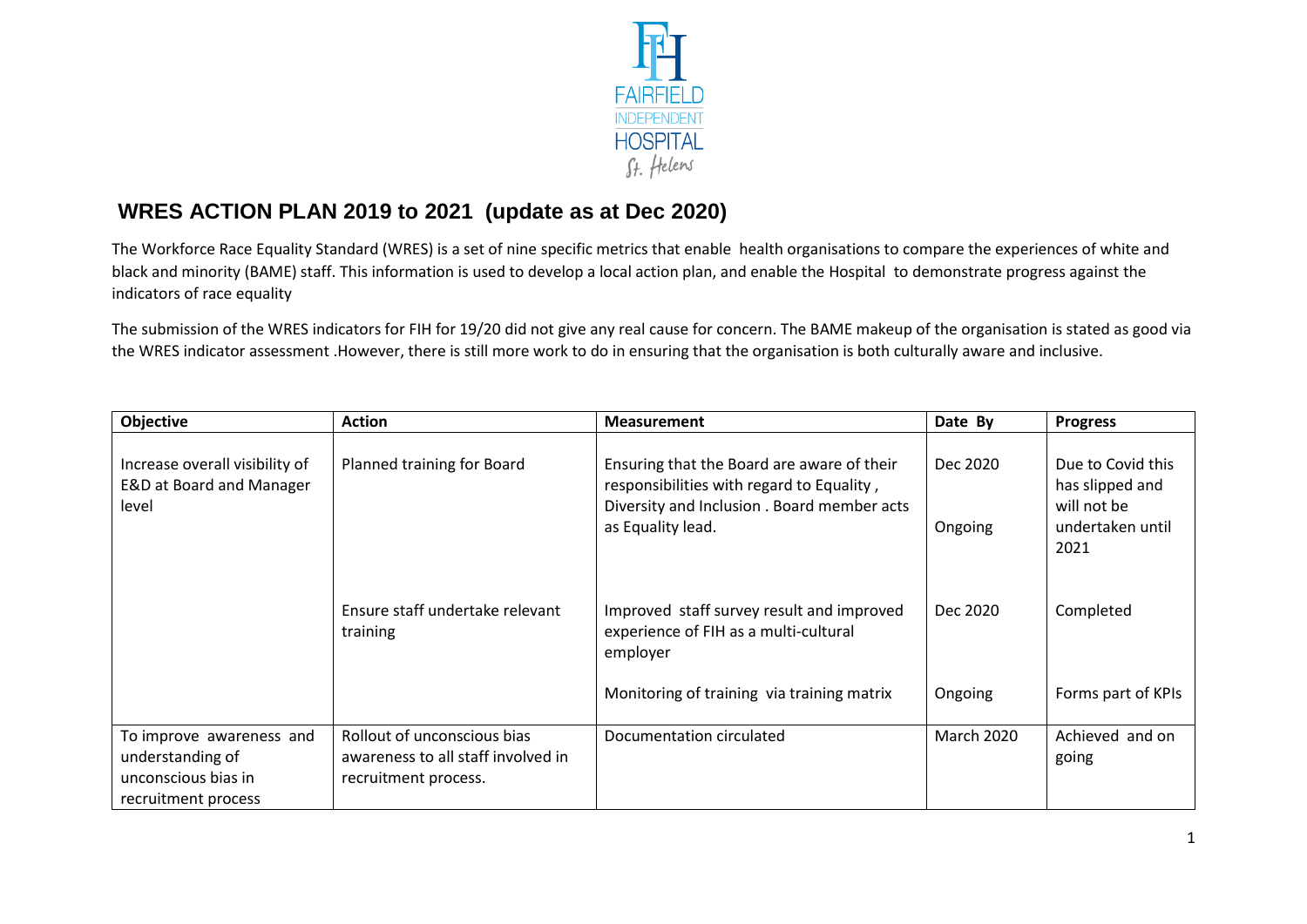|                                               | No personal details shared with<br>managers/supervisors until                                                                                                                                                | New process in place                                                                                                                   | <b>March 2020</b> | Completed                                                                                          |
|-----------------------------------------------|--------------------------------------------------------------------------------------------------------------------------------------------------------------------------------------------------------------|----------------------------------------------------------------------------------------------------------------------------------------|-------------------|----------------------------------------------------------------------------------------------------|
|                                               | interview stage.<br>2 interviewers to initial their choice<br>for interview<br>Robust standardised interview<br>assessment form to include a<br>scoring methodology which<br>reflects FIHs vision and values | Form in place                                                                                                                          |                   | Completed                                                                                          |
|                                               | Ensuring that staff use as a point of<br>reference the value based<br>recruitment questions when<br>compiling interview questions for<br>shortlisted candidates.                                             | Evidenced improvement regarding<br>information contained on assessment forms<br>post interview                                         | Dec 2019          | Staff have been<br>furnished with a<br>set of questions re<br>value and<br>unbiased<br>recruitment |
|                                               | Requirement that recruiting<br>managers keep a more detailed<br>reason for lack of success at<br>interview and offer candidates<br>prompt and detailed feedback.                                             | Form to be completed in more detail and all<br>conversations relating to feedback to be<br>recorded<br>Evidence of interview questions | <b>Dec 19</b>     | Completed and<br>on going<br>Completed                                                             |
|                                               |                                                                                                                                                                                                              | Evidence to be kept in HR                                                                                                              |                   | Completed                                                                                          |
| To promote the work at<br>FTSUG and champions | Continue to promote the Freedom<br>to Speak Up Guardian and<br>champions                                                                                                                                     | Via team meetings, internal<br>communications and Board approval of<br>annual report                                                   | Ongoing           | Working on this<br>across<br>organisation.<br>Forms part of<br>induction for all<br>staff          |
| To reduce bullying and<br>harassment          | Undertake engagement work with<br>staff via the JCC to gather<br>information on the types and<br>sources of any form of<br>discrimination experienced by<br>staff.                                           | Will be an agenda item on the JCC                                                                                                      | Ongoing           | On going                                                                                           |